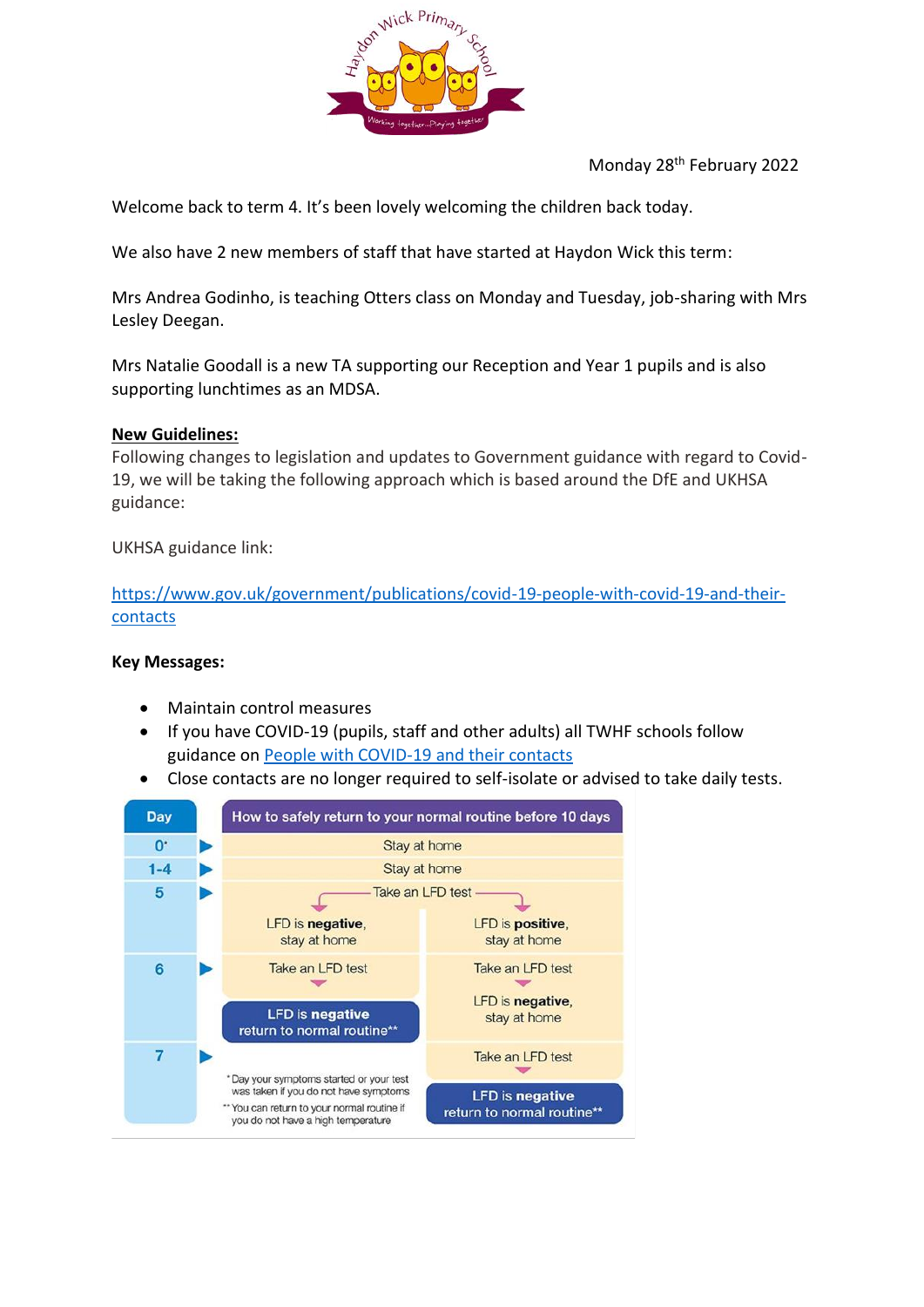

## **Children and young people with COVID-19**

Children and young people with COVID-19 should not attend their education setting while they are infectious. They should take an LFD test from 5 days after their symptoms started (or the day their test was taken if they did not have symptoms) followed by another one the next day. If both these tests results are negative, they should return to their educational setting if they normally attend one, as long as they feel well enough to do so and do not have a temperature.

### **Support for Ukraine**

Millbrook Primary school in Swindon are supporting alongside many other Primary schools in Swindon a collection to support the current situation in Ukraine. We would like to support this at Haydon Wick.

Their current priorities for the collection are:

- first aid items, painkillers & anti-inflammatory drugs e.g. plasters, paracetamol, ibuprofen (please ensure they are new & in unopened packets)
- items of personal hygiene e.g. deodorants, wet wipes, toothbrushes/toothpaste, sanitary products
- dry foods like biscuits, chocolate, crackers things that can be eaten straight from the packets and are easily transportable
- bottled water & juice that can be drunk straight from the bottle without mixing
- warm clothes & blankets e.g. hats, scarves, gloves, jumpers, coats

**If this is something you would like to support please can you drop in any donations by Friday March 4th to the school office.** We will be delivering these to Millbrook Primary school Friday morning.

**World book day: Changing lives through a love of books and shared reading** World book day will be **Thursday 3rd March.**

**Reading for pleasure is the single biggest indicator for success in life, more than family circumstances, educational background, or income** (Organisation for Economic Co-operation & Development).